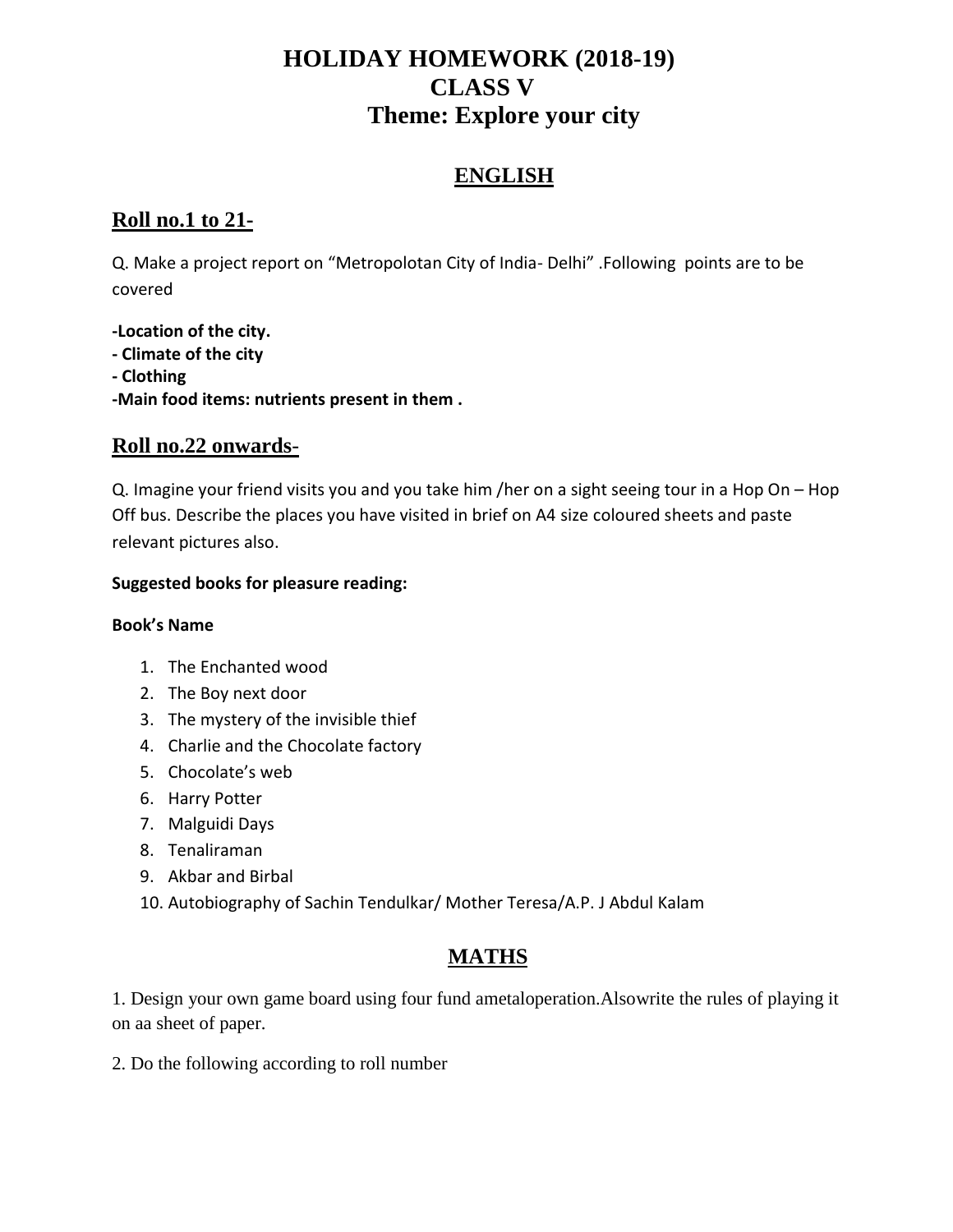**Roll no.1 to 21-** Make picture of 2 historical monument of Delhi on A-4 size sheet using

colourful cut outs of geometrical shape that you have used in your pictue.

**Roll no.22 onwards**- Represent the clata of reasons of air pollution in Delhi through pie

graph.Usecoloured strips /tapes etc for representing the graph.

### **SST**

#### **Roll No 1 to 21**

- 1. The most fascinating feature of our city is that it has beautiful monuments built by the Mughal and sultanate given below, along with your family members during the holidays
	- **1. Red fort**
	- **2. Qutabminar**
	- **3. Jama masjid**
- **5. Old fort**
- **6. Safdarjung tomb**
- **7. Tughlaquabad fort**

**4. Jantarmantar**

Intractwih tourist guide and collect information about the location of monuments ,history ,architecture, nearest metro station. Present the information and the photograph in self designed scrap book. Use craft material to decorate your file.

## **Roll No 22 onwards**

2. Delhi is also known as mini India. Make a travel guide using A4 size sheet incorporate the following points-

(History of delhi ,museums ,monuments ,fairs ,festival ,food and weather)

# **Science**

### **Roll no 1 to 10**

A . See how pollution is eating away our monuments. Write all the major pollutants that are responsible for damaging the heritage monuments of Delhi . Also find 5 ways to save our monuments.

### **Roll No 11 to 20**

B. 1. Find out 5 reasons why should garbage be not throw in open and give suitable explanation on how that garbage convert into dangerous pollutant.

2.Find out the names of 5 medicinal plants which purify our air.

3.You must have noticed red ,green ,blue dustbins your surroundings.

\* Collect pictures of any two items that can be added in the three bins and paste them on various bins

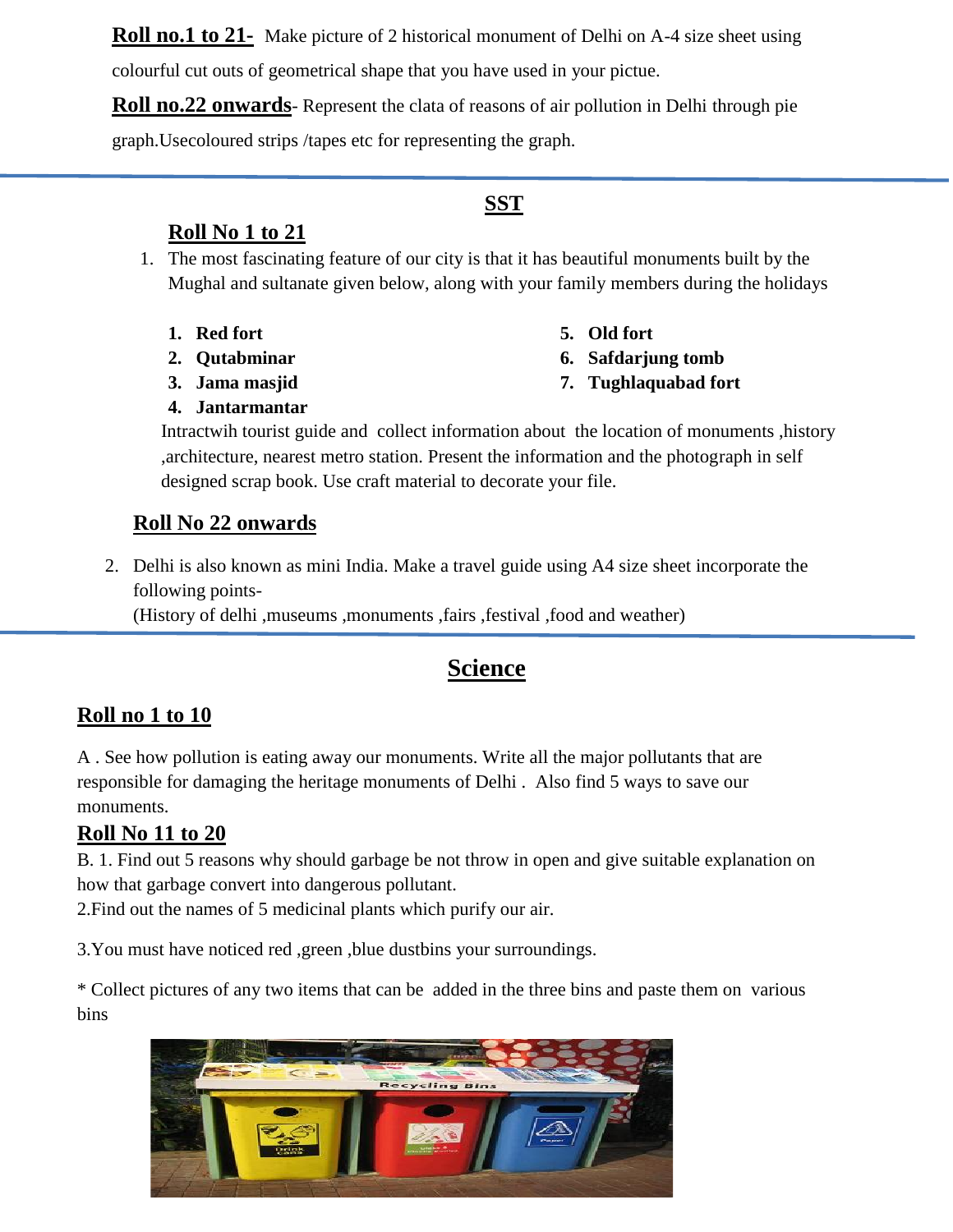#### **Roll No 21 to 30**

C. Identify any issue of your locality and suggest a scientific solution.

(example-traffic , water pollution , noise pollution ,mosquitoes ,power cuts ,water shortage ,etc)

Collect the cut outs off newspaper ,magazines that highlight your issues and paste it on A4 size sheet.

#### **Roll No 31 onwards**

D. As you know MCD is responsible for treating the garbage of Delhi. Write all methods used by MCD to treat the garbage.

### **ALL HOME WORK TO BE DONE ON A -4 SIZE COLOURED SHEETS.**

## **FRENCH**

Make a picture dictionary of 5 words of each alphabet according to the given Roll no

| Roll no $1 - 10$                                         | FROM A TO E |  |  |
|----------------------------------------------------------|-------------|--|--|
| Roll no 11 -20                                           | FROM FTO J  |  |  |
| Roll no 21-30                                            | FROM KTOO   |  |  |
| Roll no 31-40                                            | FROM PTOT   |  |  |
| Roll no 41 onwards                                       | FROM U TO Z |  |  |
| Holiday H.W will be done on coloured A4 size sheets.     |             |  |  |
| Prepare L-0,1 and counting (0 to 20) for worksheet test. |             |  |  |

# **SANSKRIT**

 $\frac{1}{4\pi}$ संस्कृत  $\frac{1}{9} + \frac{1}{9} - 25$ संस्कृत - वर्णमाला का चार्ट बनाएँ।  $\frac{1}{41414}$  26 - 45 किन्हीं इस वस्तुओं के नाम संस्कृत में रिखें और चित्र भी बनाएँ अथवा चिपकाएँ।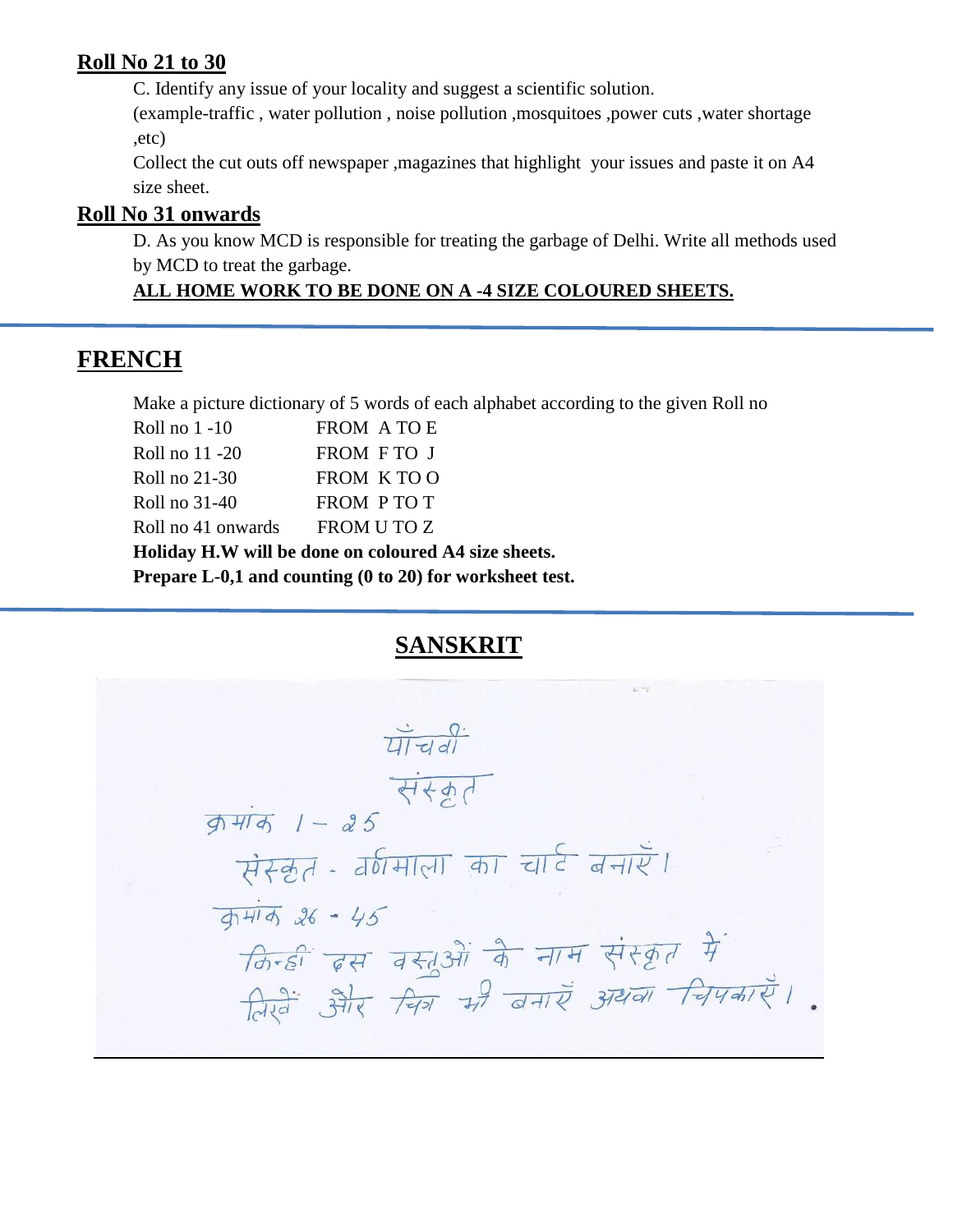### **COMPUTER**

### **Make a Power Point Presentation**

- Use MS-Power point to design your presentation.
- $\triangleright$  Add your information as text boxes or word art with borders. Resize them as necessary.
- $\triangleright$  Insert relevant pictures/images from Internet. (Using Copy-paste options).
- $\triangleright$  Explore the formatting options and tools to design your layout.
- $\triangleright$  Create a presentation with minimum 8 slides and maximum 15.
- $\triangleright$  When you are done bring it in CD or pen drive after vacations or take a print out..

### Topics

| 1. Delhi Metro                 | Roll No 1-10       |
|--------------------------------|--------------------|
| 2. Clean Delhi Green Delhi     | Roll No 11-20      |
| 3. Famous tourist destinations | Roll No 21-30      |
| 4. Delhi-My Pride              | Roll No 31-40      |
| 5. Historical Places of Delhi  | Roll No 40 Onwards |
|                                |                    |

# **ART**

### **Roll no-1 to 21**

Theme-(Keyboard key craft) smart ways to reuse old computer part DIY. Find unique ideas of using old keyboard keys and make best out of waste like wall hanging

,name ,plates etc



### **Roll no-22 Onwards**

Material according to the craft

\*Watch a video on youtube and pick any one creative craft and make it. Work should be creative and attractive.